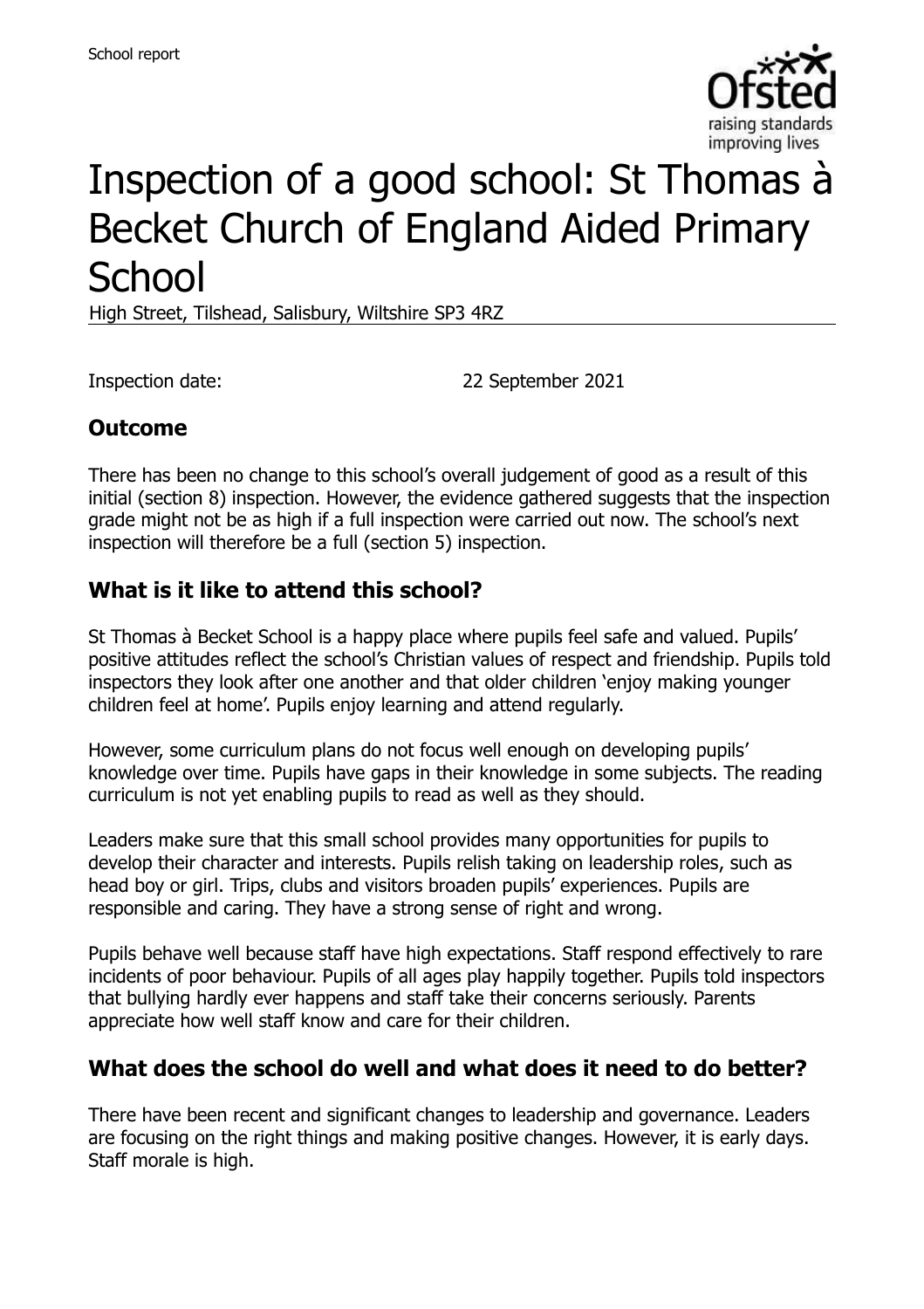

Leaders are prioritising reading. Pupils learn to read right from the start of Reception Year. Staff teach new sounds in a logical order. Pupils experience a wide range of texts and authors and enjoy story time. However, there are still some weaknesses in the school's approach to the teaching of phonics. Staff subject knowledge is not consistently strong. Pupils do not practise and use their phonics well enough. Pupils who find reading difficult do not get precise support to meet their needs. The books they read to adults are sometimes too hard. This prevents these pupils from becoming fluent and confident readers.

In key stage 2, teachers challenge older pupils to read and discuss demanding texts in class. Many pupils have developed a love of reading and read widely for pleasure. New approaches to teaching are helping pupils to think deeply about what they read. However, the curriculum for older pupils who struggle with reading is not well organised. These pupils are not catching up quickly enough.

Leaders have introduced a well-structured mathematics curriculum from Reception Year to Year 6. Leaders have identified what they expect pupils to know and remember right from the start. Pupils practise and revisit important mathematical knowledge. The science curriculum is also well planned and sequenced. Pupils use scientific vocabulary accurately.

In some subjects, curriculum planning lacks detail about what pupils need to learn, remember, and use. Learning is not clearly sequenced to build on what pupils have learned before. For example, pupils do not develop their knowledge of the chronology of important events in history. This prevents pupils from securing the key concepts and ideas they need to remember over time.

When subject plans are implemented well, teachers check what pupils know and adapt their teaching to plan suitable tasks. However, staff do not check consistently what pupils remember from their previous learning. This hinders the progress pupils make.

Pupils with special educational needs and/or disabilities receive strong support. The special educational needs coordinator knows pupils' needs well. As a result, pupils receive well-planned support. This enables them to access the full curriculum.

Pupils appreciate the school's work to support their personal development. Pupils learn about democracy by voting for school councillors and debating issues in class. Pupils are keen advocates of the school's values. They understand the importance of equalities and fairness towards others. Working with the local community has helped pupils to make a positive contribution to the wider world. Leaders have planned a wider range of activities now that national restrictions have been lifted. For example, pupils have elected to run a community cafe to thank the local community for their support during the pandemic.

Increasingly, governors understand their roles and responsibilities. However, their work to improve their own systems for gathering information about the school's effectiveness is at an early stage. As such, they do not have a fulsome view of the impact of leaders' actions to improve the curriculum.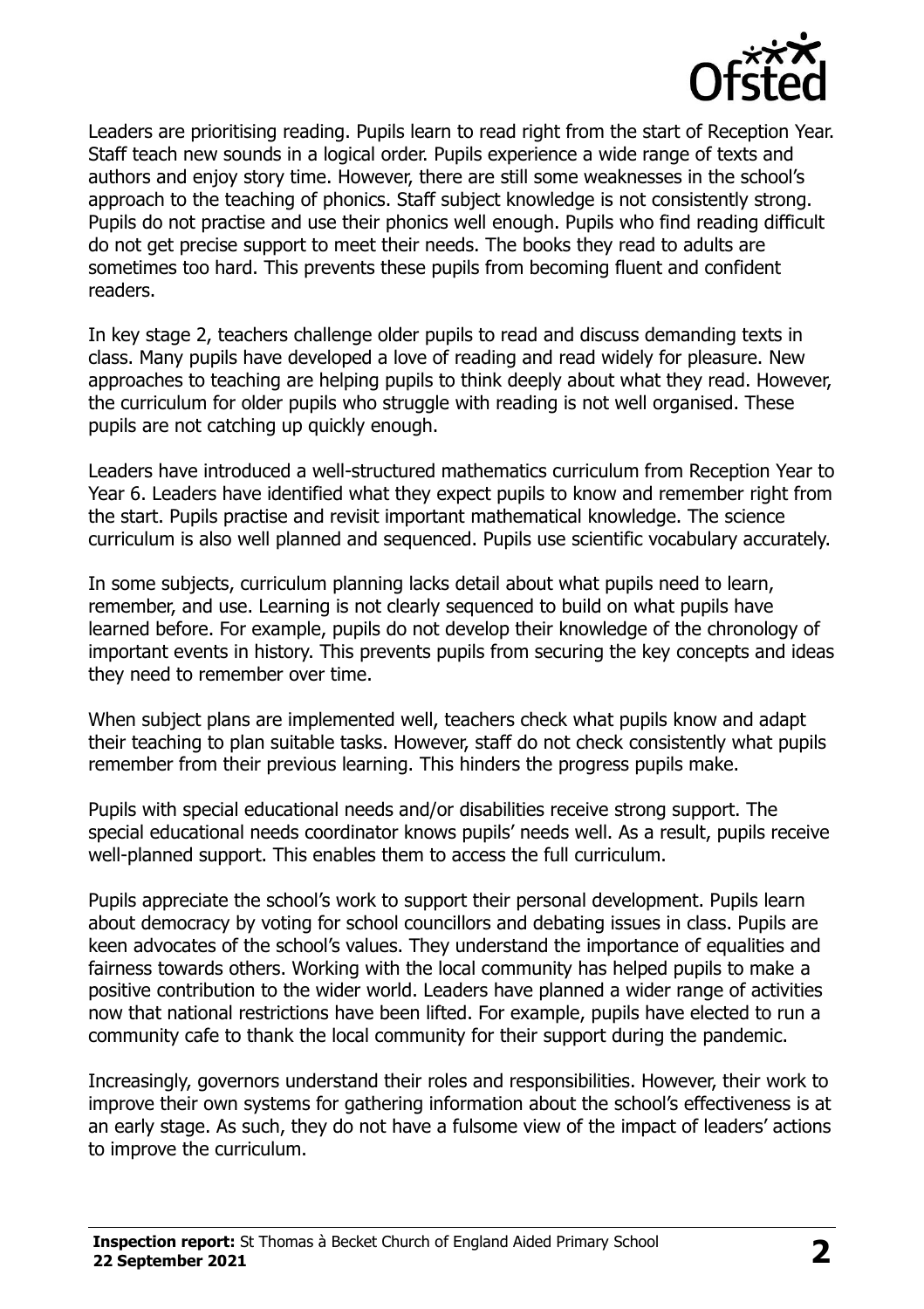

In discussion with the headteacher, the inspectors agreed that actions leaders have taken to improve early reading, the wider curriculum and the effectiveness of governance may usefully serve as a focus for the next inspection.

# **Safeguarding**

The arrangements for safeguarding are effective.

Staff are trained to recognise signs that pupils may be at risk of harm. Leaders keep clear and accurate records and review them regularly. Concerns are acted upon swiftly. Everyone is vigilant and alert to changes in pupils which may cause concern. Staff work closely with other professionals. This supports pupils and their families to get the help they need. Leaders make sure that pupils learn about risk through the curriculum. For example, leaders have prioritised teaching pupils how to stay safe on the internet. Pupils have a good understanding of the importance of healthy, safe relationships between peers.

# **What does the school need to do to improve?**

# **(Information for the school and appropriate authority)**

- The phonics curriculum is not implemented consistently well. Some pupils do not learn the knowledge they need to decode new words effectively. Pupils who need support to catch up, including older pupils, do not practise and rehearse phonics well enough. The books pupils read aloud to adults are sometimes too difficult. Leaders need to ensure that all staff get the specific training they need so that pupils at the early stages of reading get appropriate support and catch up.
- In some subjects, leaders have not identified precisely enough the important knowledge that pupils should know and remember. Teachers do not plan sequences of learning which build pupils' understanding of important concepts and content. Leaders should ensure that curriculum plans in all subjects are precise and consider all the knowledge and skills pupils need to progress well.
- Governors do not currently hold leaders to account sufficiently for the quality of the curriculum that pupils learn. The curriculum does not enable pupils to do as well as they could. Governors need to develop their understanding of the school's curriculum so that they can assure themselves of the quality of education pupils receive.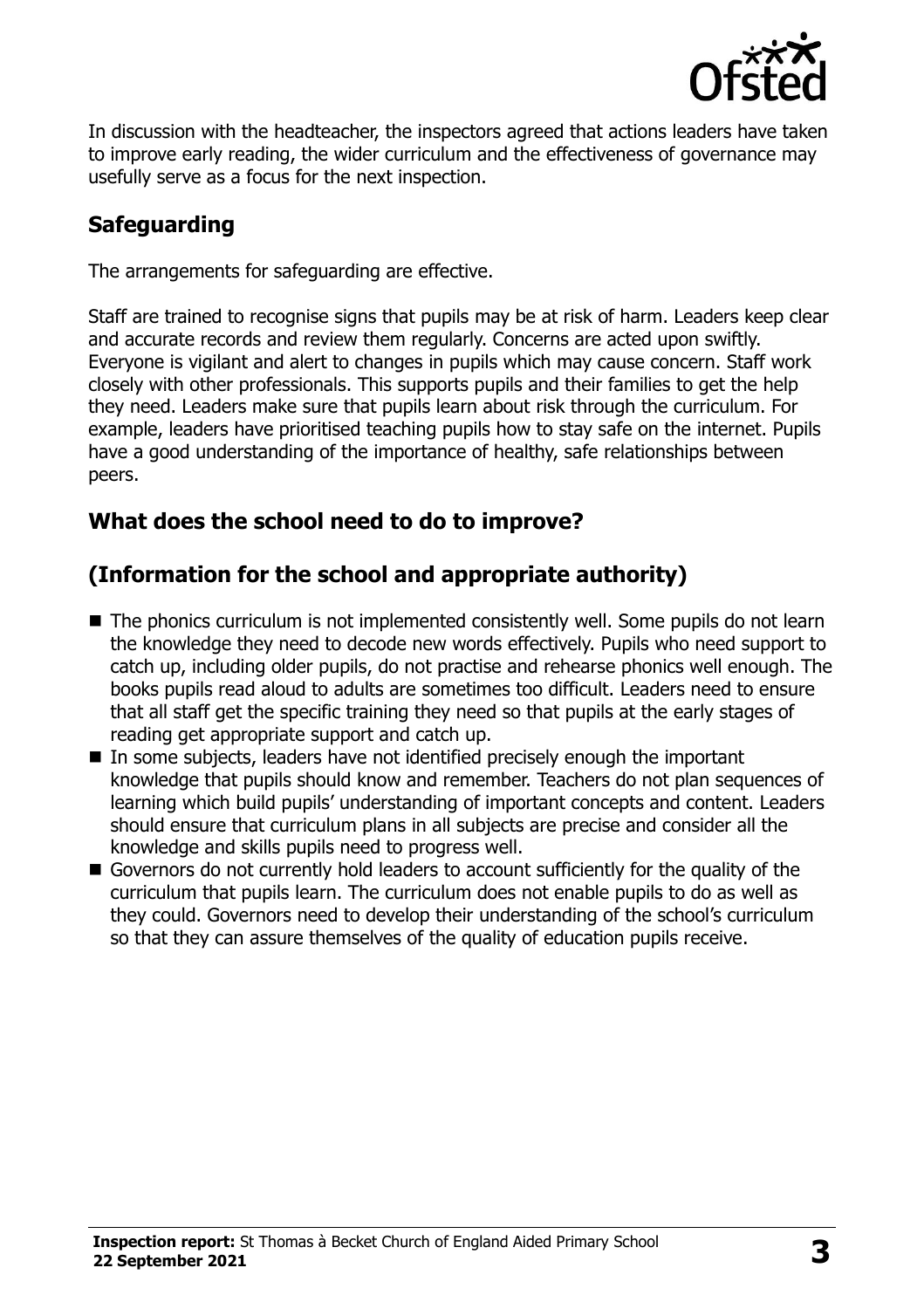

#### **Background**

When we have judged a school to be good, we will then normally go into the school about once every four years to confirm that the school remains good. This is called a section 8 inspection of a good or outstanding school, because it is carried out under section 8 of the Education Act 2005. We do not give graded judgements on a section 8 inspection. However, if we find evidence that a school would now receive a higher or lower grade, then the next inspection will be a section 5 inspection. Usually this is within one to two years of the date of the section 8 inspection. If we have serious concerns about safeguarding, behaviour or the quality of education, we will deem the section 8 inspection as a section 5 inspection immediately.

This is the first section 8 inspection since we judged the school to be good on 22 June 2016.

#### **How can I feed back my views?**

You can use [Ofsted Parent View](https://parentview.ofsted.gov.uk/) to give Ofsted your opinion on your child's school, or to find out what other parents and carers think. We use information from Ofsted Parent View when deciding which schools to inspect, when to inspect them and as part of their inspection.

The Department for Education has further quidance on how to complain about a school.

If you are the school and you are not happy with the inspection or the report, you can [complain to Ofsted.](https://www.gov.uk/complain-ofsted-report)

#### **Further information**

You can search for [published performance information](http://www.compare-school-performance.service.gov.uk/) about the school.

In the report, '[disadvantaged pupils](http://www.gov.uk/guidance/pupil-premium-information-for-schools-and-alternative-provision-settings)' refers to those pupils who attract government pupil premium funding: pupils claiming free school meals at any point in the last six years and pupils in care or who left care through adoption or another formal route.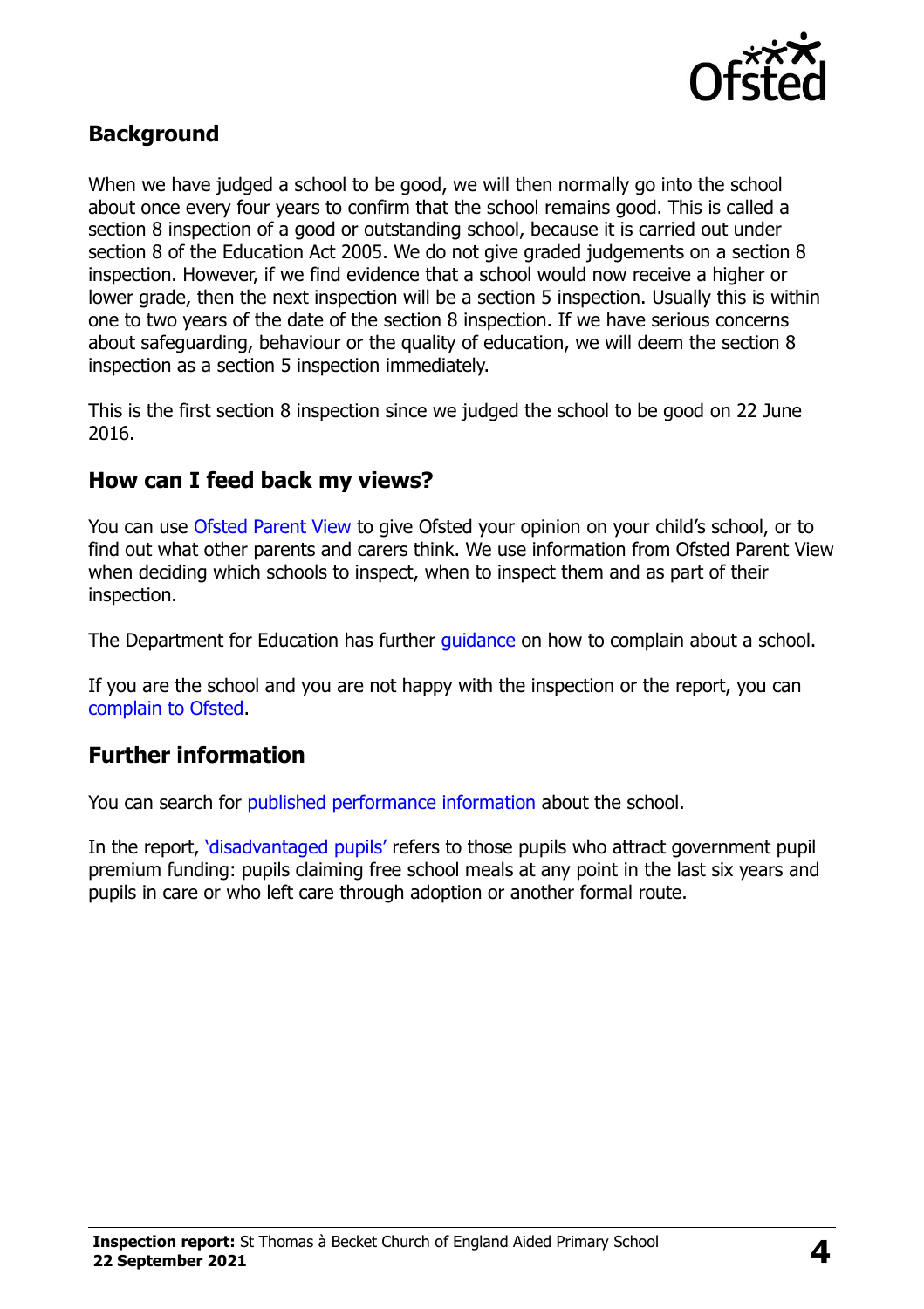

## **School details**

| Unique reference number             | 126416                                                            |
|-------------------------------------|-------------------------------------------------------------------|
| <b>Local authority</b>              | Wiltshire                                                         |
| <b>Inspection number</b>            | 10199873                                                          |
| <b>Type of school</b>               | Primary                                                           |
| <b>School category</b>              | Voluntary aided                                                   |
| Age range of pupils                 | 4 to 11                                                           |
| <b>Gender of pupils</b>             | Mixed                                                             |
| Number of pupils on the school roll | 38                                                                |
| <b>Appropriate authority</b>        | The governing body                                                |
| <b>Chair of governing body</b>      | Jardine Broom                                                     |
| <b>Headteacher</b>                  | Chris Light                                                       |
| Website                             | http://www.st-thomas-a-<br>becket.wilts.sch.uk/                   |
| Date of previous inspection         | 22 June 2016, under section 8 of the<br><b>Education Act 2005</b> |

# **Information about this school**

- This is a smaller-than-average primary school. Pupils are organised into three mixedage classes.
- The school is a voluntary aided Church of England school in the Diocese of Salisbury. Its last section 48 inspection took place in June 2016.
- Since the last inspection, there have been some significant staffing changes. An interim headteacher took up post in September 2021. The current head of school took up post in September 2021.
- There have been changes in the governing body. A new chair of governors was appointed in July 2021.

# **Information about this inspection**

- This was the first routine inspection the school received since the COVID-19 (coronavirus) pandemic began. Inspectors discussed the impact of the pandemic with the school leaders, and have taken that into account in their evaluation.
- During the inspection, inspectors met with the interim headteacher, the head of school, subject leaders, the special educational needs coordinator and groups of staff. The lead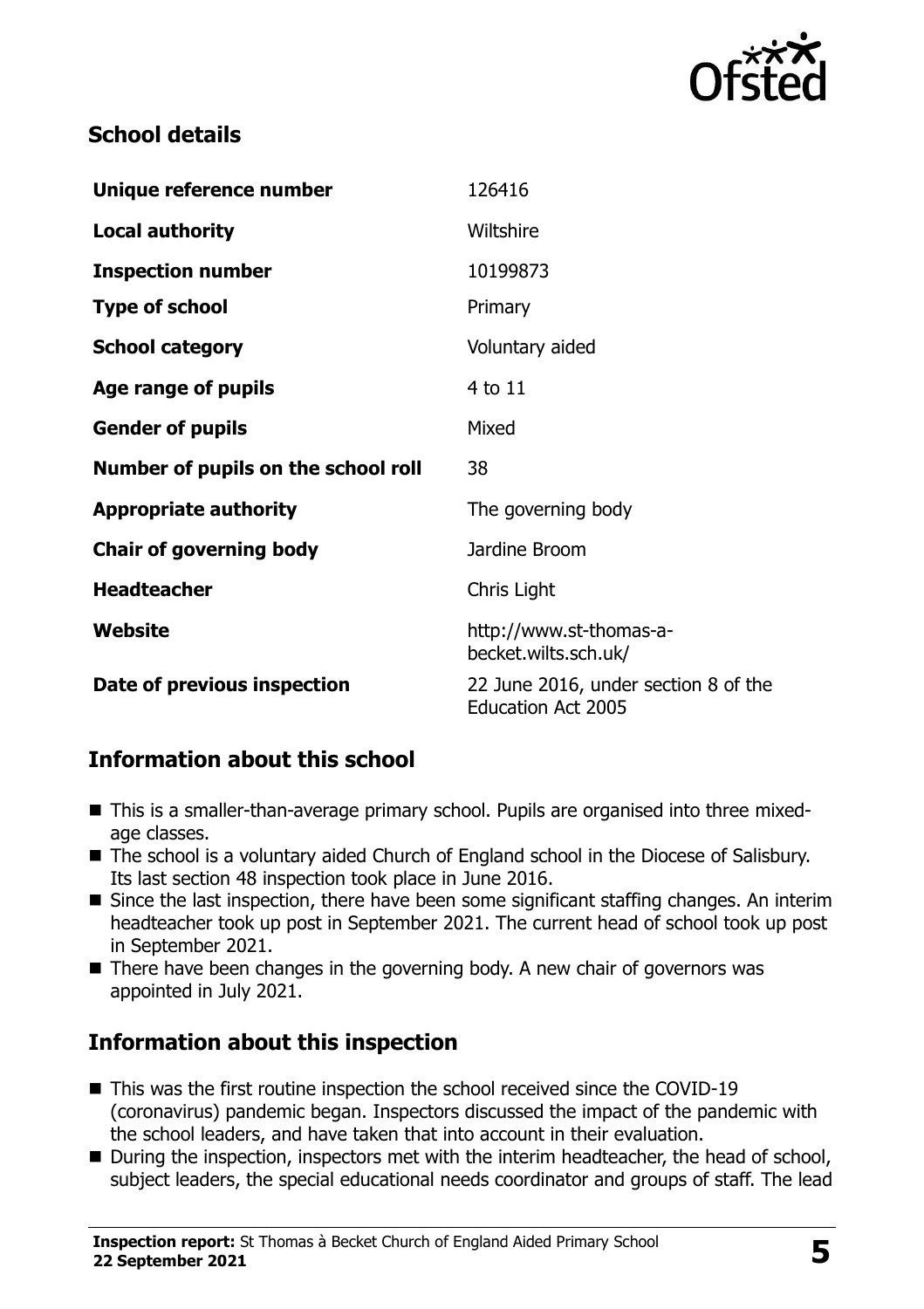

inspector met with two representatives from the governing body, including the chair, and met with the local authority regional school improvement and excellence lead.

- An inspector spoke to some parents at the start of the day.
- The lead inspector listened to pupils from Years 1, 2, 3, and 4 read to an adult.
- Inspectors did deep dives in these subjects: early reading, mathematics, and science. They talked to teachers who lead these subjects. They visited lessons and looked at pupils' work. Additionally, inspectors reviewed teachers' planning and pupils' work in history and geography, and spoke with pupils about their learning.
- Inspectors considered how well the school protects pupils and keeps them safe. The lead inspector met with the designated safeguarding lead to evaluate the effectiveness of safeguarding.
- Inspectors observed pupils' behaviour in lessons and around the school site. Inspectors spoke with pupils to gain their views about the school.
- Inspectors considered five responses to the Ofsted online survey, Parent View, including four free-text response, and nine responses to the staff survey.

#### **Inspection team**

Claire Mirams, lead inspector **Claire Constants** Ofsted Inspector

David New David New Charles Contractor